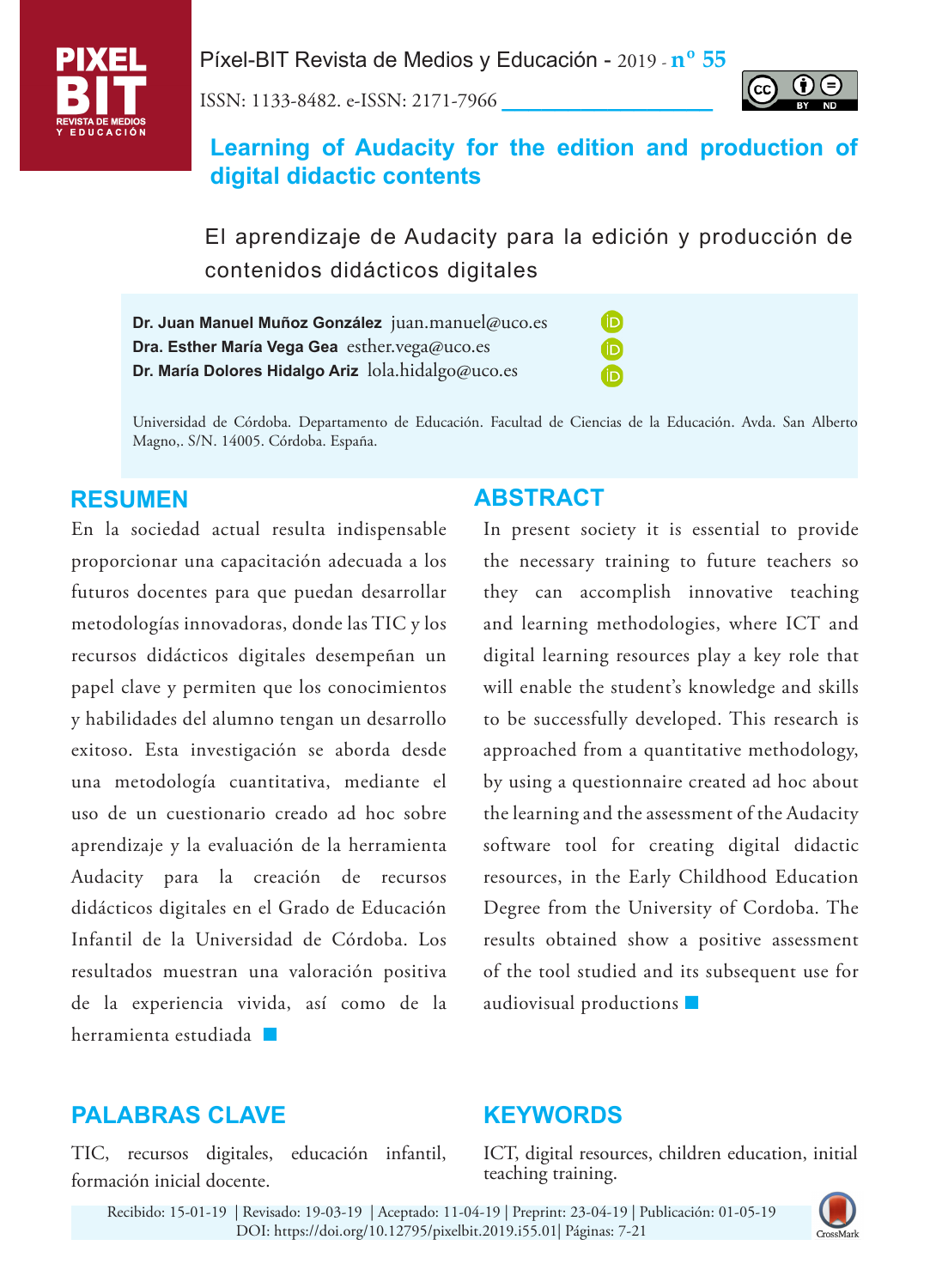## **Introduction**

Current education models are characterized by the transformation of education that is focused on the mere transmission of knowledge, where the student takes on an exclusively passive role, towards the new methodological focus of active learning, where the student is the protagonist. Therefore, the teacher's main role in these new models is as a guide within the teaching-learning process itself, where the use of technological tools and resources become more important, as they imply a greater involvement of the students and an improvement of the results through the development of their autonomy (Dans & Muñoz, 2016; Roblizo & Cózar, 2015). Some examples of these new models are: project-based learning, personalized learning or scientific research (EURYDICE, 2011). Consequently, the teacher must possess the training, abilities and skills needed for the integration of the ICT into the teacher's and the classroom's education programming; they must know what resources exist, where these can be found and know how to integrate them into their daily routines.

Therefore, the  $21<sup>st</sup>$  century teachers need to learn how to use the ICT in a practical manner, and need to broaden their knowledge throughout their learning stages (Marin & Romero, 2009; Flores, 2018). Thus, it should be noted that the use of specific technological resources, such as personal learning environments (PLE), e-learning platforms or social networks, could be resources that should be taken into account within the methodologies used that favor the learning and integration of the ICT into the classroom (Fernández & Barreira, 2017; Palomares & Garrote, 2010). Lastly, the great number of tools and software available for the creation of didactic resources, whose use could become a great potential for the development of teaching personnel, cannot be forgotten. The presence of these resources has notably increased in educational contexts, and in publications that specialize in this subject matter (Quirós, 2009; Tucker, 2012; Segovia & Pavón, 2017). As representative examples, the following can be mentioned: Filmora, Audacity, Utellstory or Plotagon, among others.

## **1.- Description of the experiment**

**\_\_\_\_\_\_\_\_\_\_\_\_\_\_\_\_\_\_**

 The conducting of this study involved the selection of various groups of students during the 2016/2017 academic year, enrolled in the school subjects "Media Education and Educational Dimension of the ICT" as part of the Early Childhood Education Degree at the University of Cordoba. The research presented here is focused within the area of initial teacher's training, more specifically, on the experience

Píxel-Bit. Revista de Medios y Educación. 2019 - ISSN: 1133-8482. e-ISSN: 2171-7966.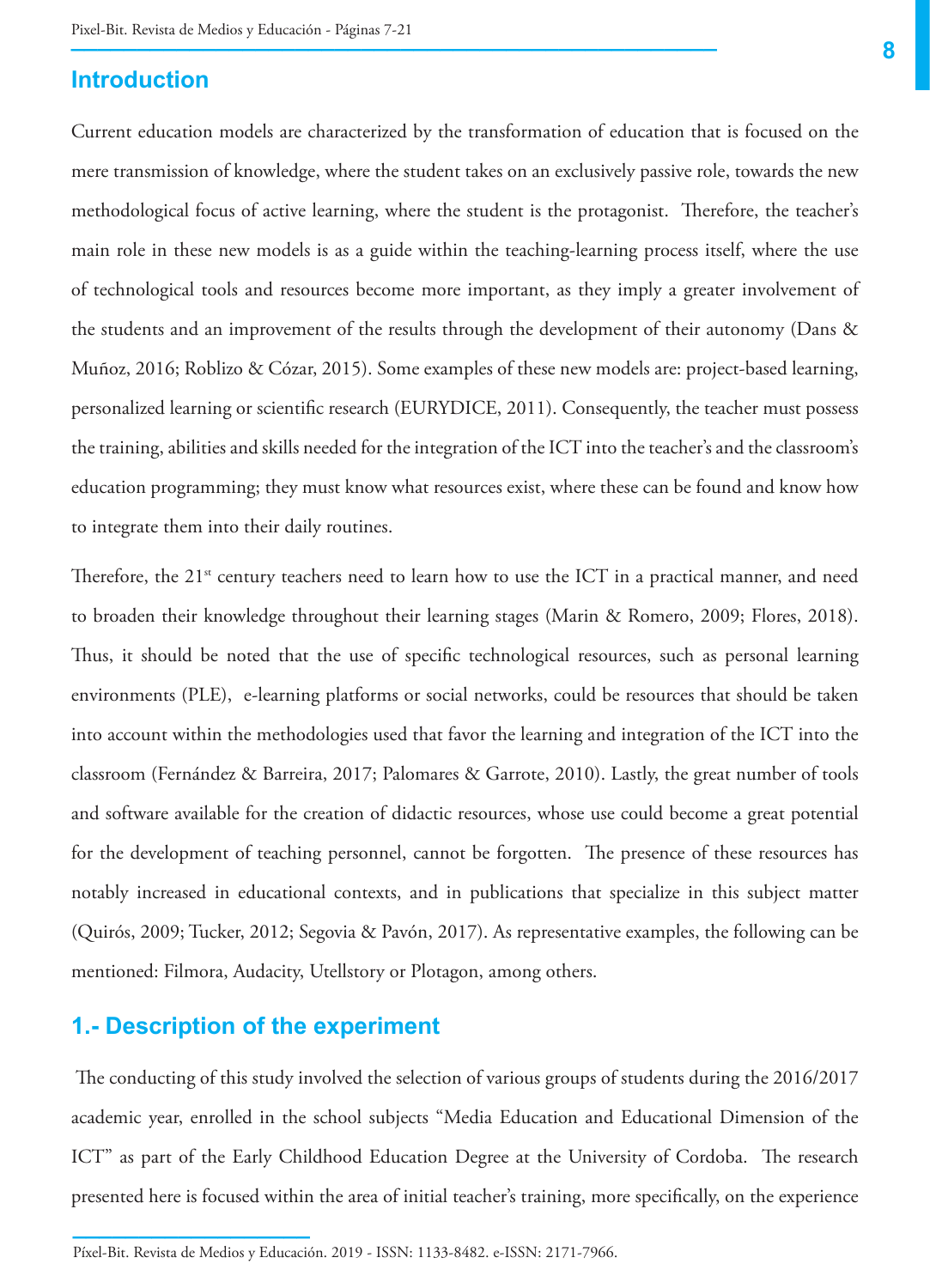lived by the future Early Childhood Education teachers as related to the process of learning a set of skills for the editing and production of didactic audio content with the Audacity Software for its posterior inclusion in the Digital Didactic Unit (DDU). This can be defined as "a multimedia didactic resource that fuses the elements found in the traditional Didactic Unit with the benefits and the enrichment that the use of the ICT can contribute with when incorporating a great quantity and types of interactive multimedia activities that respond to the objectives, basic competencies, content and assessment criteria specified within it, and established in the official curriculum of the (learning) stage" (Muñoz, Rubio, Adamuz & Jiménez, p.98). Therefore, the design and the creation of a DDU will demand a careful selection of the content, duration of the sessions, didactic activities that will be performed, as well as through documents and/or programs.

More specifically, in this work we will try to collect the opinions of the students related to the edition and production of audio resources with the Audacity software that will afterwards be integrated into the Digital Didactic Unit mentioned previously.

## **2.- Objectives**

The study will deal with various objectives, which are now described:

- 1. To describe the opinions of students enrolled in the Early Childhood Education Degree with respect to learning the Audacity program for the edition and production of audio content for their later integration into the Digital Didactic Unit.
- 2. To analyze the difference in means of the *Questionnaire on the learning of the Audacity Software*  and the independent variables: sex, age, and availability of a PC, digital tablet, smartphone and Internet connection.
- 3. To observe the existence or not of correlations between the two factors from the questionnaire: Assessment of the Audacity software and Learning difficulties.
- 4. To establish models that could be used to predict the assessment of the Audacity software as a function of the learning difficulties experienced by the students.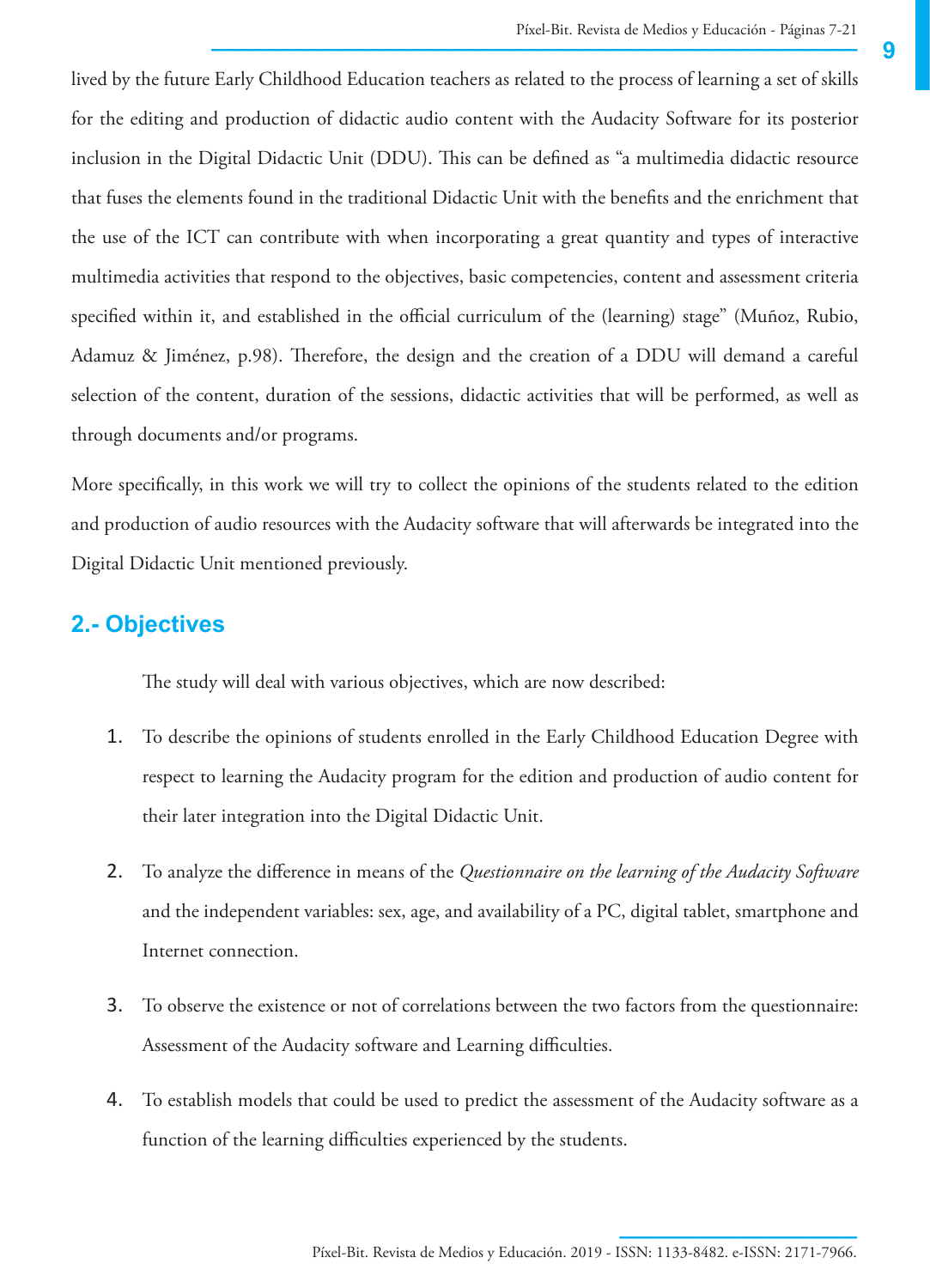## **3.- Methods**

#### **3.1- Sample and Participants**

The selection of the sample was conducted by using a non-probabilistic or convenience sampling procedure (Cuenca & Lozano, 2016). As the learning methodology and the questionnaire were applied to the classroom, this selection could only be conducted with the groups of students to whom the teachers in this study taught the class during the 2016-2017 academic year, so that only convenience sampling was possible.

The sample was comprised by 168 students enrolled in the 2<sup>nd</sup> year of the Early Childhood Education Degree, with an age range between 18 and older than 26 years of age. Thus, more than half of the students (80.4%) were aged between 18-20 years old, with 77% being female and 27% male. Also, 12.5% were aged 21-23 years old, of which 57.1% were female and 42.9% male and 3% were 24-26 years old, of which 80% were female and 20% male. Lastly, 4.2% were older than 26, of which 57% were female and 42.9% male.

#### **3.2- Data collection instrument**

**\_\_\_\_\_\_\_\_\_\_\_\_\_\_\_\_\_\_**

 The questionnaire used for conducting the study was named *Questionnaire on the learning of the Audacity software in higher education*, composed of 7 items. The validation and reliability of the instrument were measured and corroborated through different statistical analysis. For the validity of the construct, an exploratory factorial analysis (EFA) was conducted, using the Hull method (Lorenzo-Seva, Timmerman, & Kiers, 2011), along with a process of extraction of common factors "robust diagonal weighted least squares (RDWLS)" (Manzano & Zamora, 2009). Its rotation procedure, "weighted Oblimin rotation" (Lorenzo-Seva, 2000), with a Kaiser-Meyer-Olkin (KMO) index of 0.71, a Bartlett's Sphericity test of p=0.000 and an analysis with residuals with a RMSR = 0.0471, were considered adequate for the model (Aldas & Uriel, 2017).

On the other hand, the variance had an abnormal distribution, as measured with the Kolmogorov-Smirnov test (p=0.000). The result of the extraction of the main components showed the existence of 2 factors, where the total variance explained was 61.13%, thus indicating an appropriate equilibrium between the components of the instrument, which were representative of the theoretical concept.

Píxel-Bit. Revista de Medios y Educación. 2019 - ISSN: 1133-8482. e-ISSN: 2171-7966.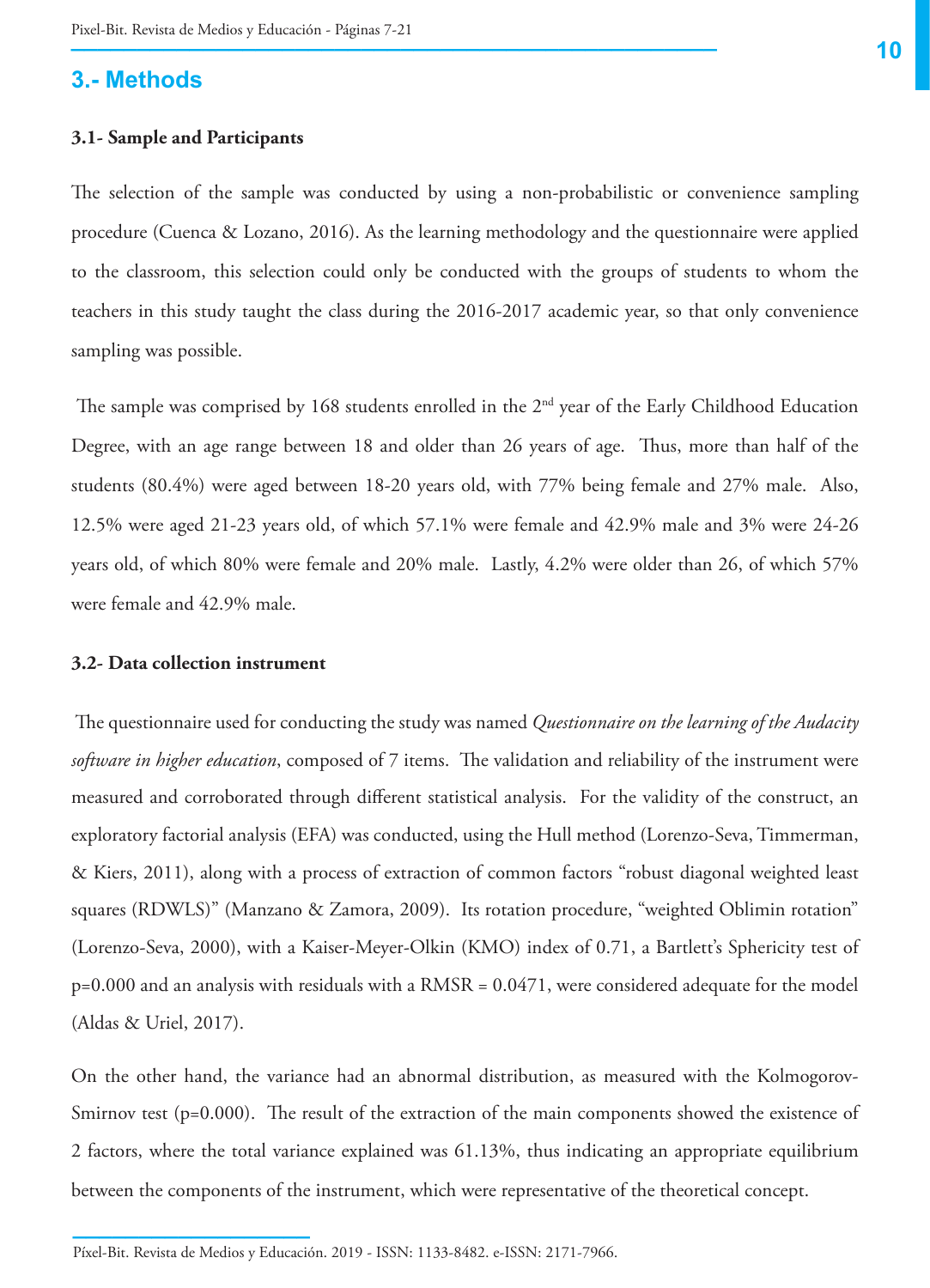|                   | Factor 1. Assessment of | Factor 2. Difficulties |  |  |  |
|-------------------|-------------------------|------------------------|--|--|--|
|                   | the Audacity software   | in the learning        |  |  |  |
| Item <sub>1</sub> | .609                    |                        |  |  |  |
| Item <sub>2</sub> | .590                    |                        |  |  |  |
| Item <sub>3</sub> | .691                    |                        |  |  |  |
| Item <sub>4</sub> | 598                     |                        |  |  |  |
| Item <sub>5</sub> |                         | .876                   |  |  |  |
| Item <sub>6</sub> |                         | .734                   |  |  |  |
| Item7             |                         | .720                   |  |  |  |

**Table 1.** Matrix of rotated components in the exploratory factor analysis.

In order to contrast and confirm the model extracted through the EFA, a confirmatory factor analysis (CFA) was performed with the statistical program AMOS v23. This analysis allowed us to explain the correlations between a set of observed variables through a reduced set of latent variables or factors (Herrero, 2010). The results obtained from the CFA had adjustment indices that were adequate as a function of the model (NFI= .934; NNFI= .972; CFI= .971; IFI= .972; RMSEA= .065), so that the model was accepted (Schumacker & Lomax, 2004; Browne & Cudeck, 1993; Byrne, 1994; Hu & Bentler, 1998; Stieger, 1990), on the basis of the results from the EFA and its theoretical dimensions considered.



**Figure 1.** Model created by the 2 factors resulting from the Confirmatory Factor Analysis (CFA).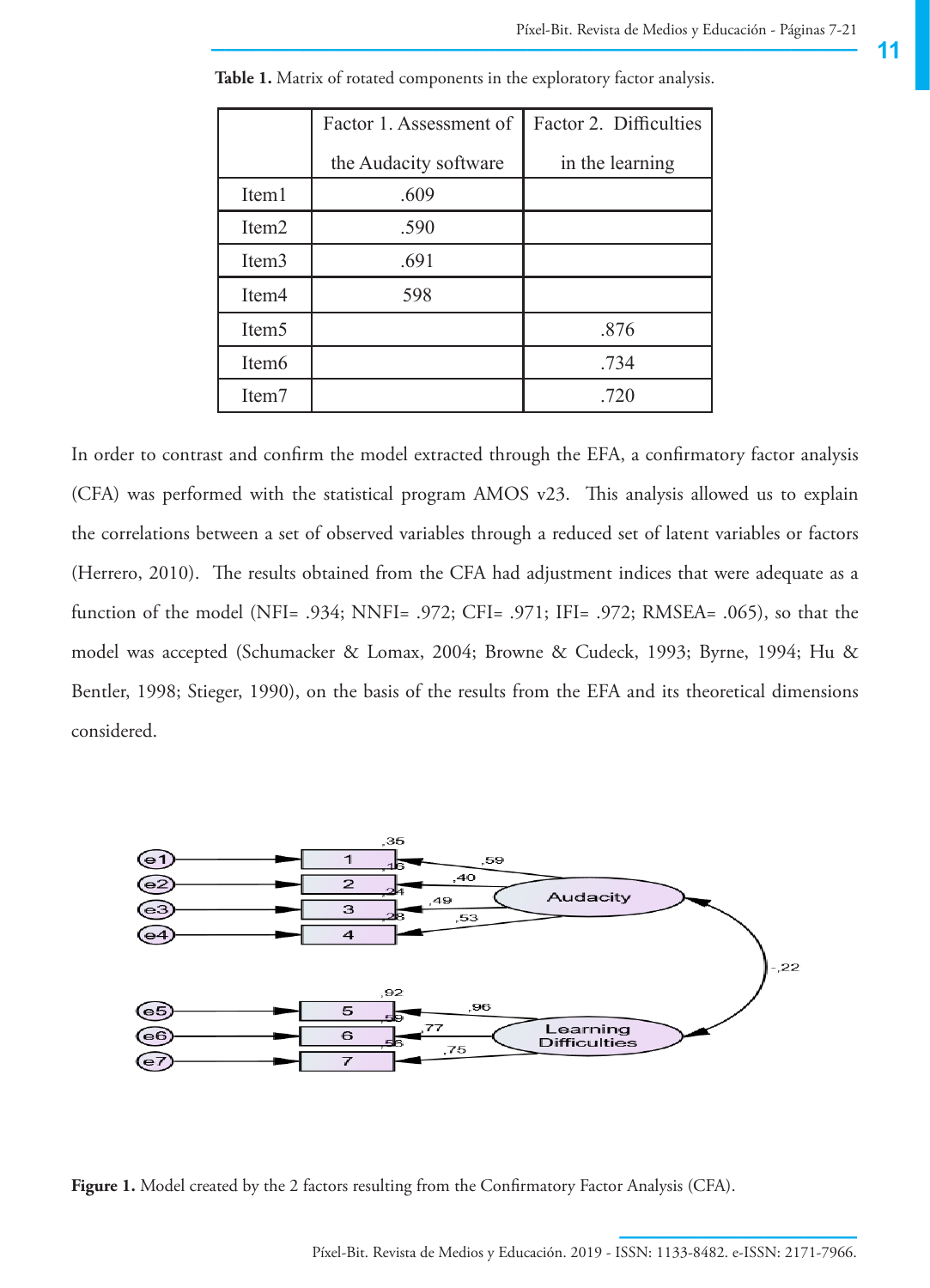Also, the reliability of the instrument, was measured with its internal consistency (Merino-Soto, 2016), obtaining a Cronbach's Alpha of 0.78, which shows the acceptable reliability of the items from the questionnaire. Lastly, the matrix of rotated components showed that there were 2 factors that contributed with and explanation of the construct studied: 1. *Assessment of the Audacity software; (α= .70); 2. Difficulties during the process of learning (α= .86).*

Lastly, through the 7 items measured with a Likert scale comprised of 5 possible answers (1=completely disagree to 5= completely agree), the students were asked about their opinion on the process followed in the learning of the Audacity software for the integration of audio resources into the Digital Didactic Unit. Also, they were asked to answer a series of direct questions that alluded to their personal data (sex and age) and availability of technological devices and Internet (PC, digital tablet, smartphone and internet connection).

### **3.3. Procedure**

The instrument was provided to the students when the learning process based on the use of the Audacity software for the edition and production of didactic audio content was concluded, providing them with 5 minutes for its completion. The study researchers were the ones responsible for this, as well as the collecting of the data from the courses.

#### **3.4 Data analysis**

**\_\_\_\_\_\_\_\_\_\_\_\_\_\_\_\_\_\_**

The analyses conducted in this study, which were used to provide answers to the study's objectives, were the following:

- In first place, a descriptive analysis of the 7 variables that comprised the questionnaire was performed with the mean and the standard deviation.
- In second place, a descriptive analysis of the 2 dimensions of the questionnaire was conducted, by calculating the frequency distribution, the mean and standard deviation.
- In third place, different analyses of variance were conducted in order to verify if there was any relationship between the dimensions of the questionnaire and the independent variables: sex,

Píxel-Bit. Revista de Medios y Educación. 2019 - ISSN: 1133-8482. e-ISSN: 2171-7966.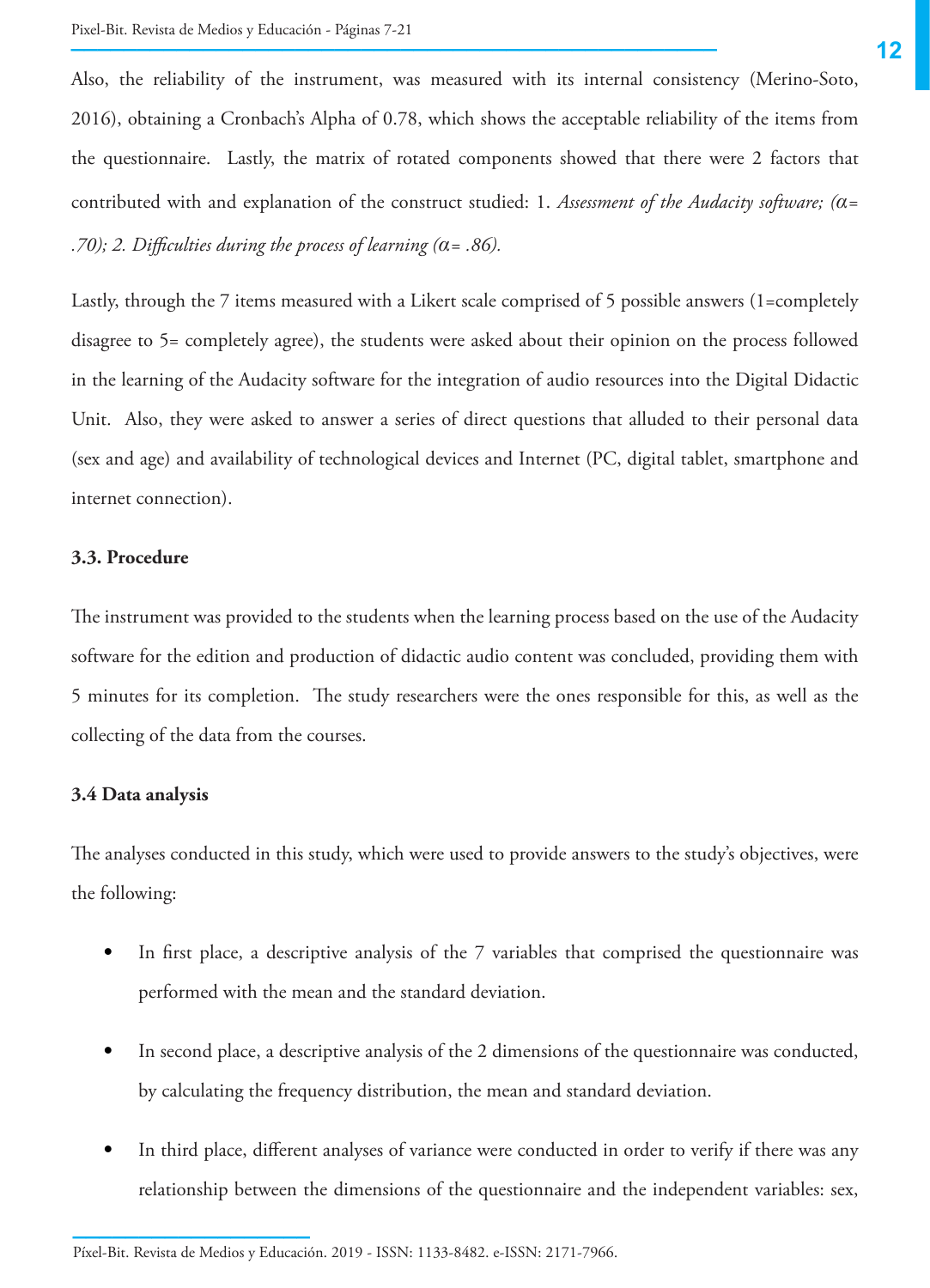age, and degree, devices and Internet connection. For this, the Mann-Whitney U and Kruskal-Wallis K tests were performed with the statistical package SPSS 23.

- In fourth place, the relationships between the dimensions that comprised the questionnaire were verified through bivariate correlations.
- Lastly, multiple linear regressions were performed in order to predict the assessment of the Audacity software for the creation of Digital Didactic Units as a function of the difficulties experienced during the learning process.

## **4.- Results**

In first place, the descriptive analysis results of the 7 items that comprise the questionnaire used in the present research work are presented. In Table 2, we can observe the means and standard deviations of the items found in the Questionnaire on the learning of the Audacity software in higher education.

Table 2. Distribution of the frequencies of the items found in the Questionnaire on the learning of the Audacity software in higher education

| Dimensions                 | Item                                                                                     | M    | <b>SD</b> |
|----------------------------|------------------------------------------------------------------------------------------|------|-----------|
|                            | 1. The environment of the application is intuitive                                       | 3.93 | .834      |
| Dimension 1: Assessment of | 2. The environment of the application is easy to use                                     | 4.08 | .836      |
| the Audacity software      | 3. It eases the recording and edition of audio for its<br>later integration into the DDU |      | .540      |
|                            | 4. I've had time in the classroom to master the tool                                     | 4.41 | .703      |
| Dimension 2: Difficulties  | 5. The learning of the tool required a great effort                                      | 3.31 | 1.00      |
| experienced during the     | 6. The learning of the tool created difficulties for me                                  | 3.36 | .982      |
| learning process           | 7. The learning of the tool took me a long time                                          |      | 1.03      |

Source: Author created.

Next, the results are presented grouped according to the 2 dimensions of the questionnaire. In this sense, descriptive data are shown for each of the dimensions, as well as the existence of statistically significant differences, taking into account the independent variables of the study (sex, age, as well as the availability of devices and Internet connection). Lastly, the existing relationship between the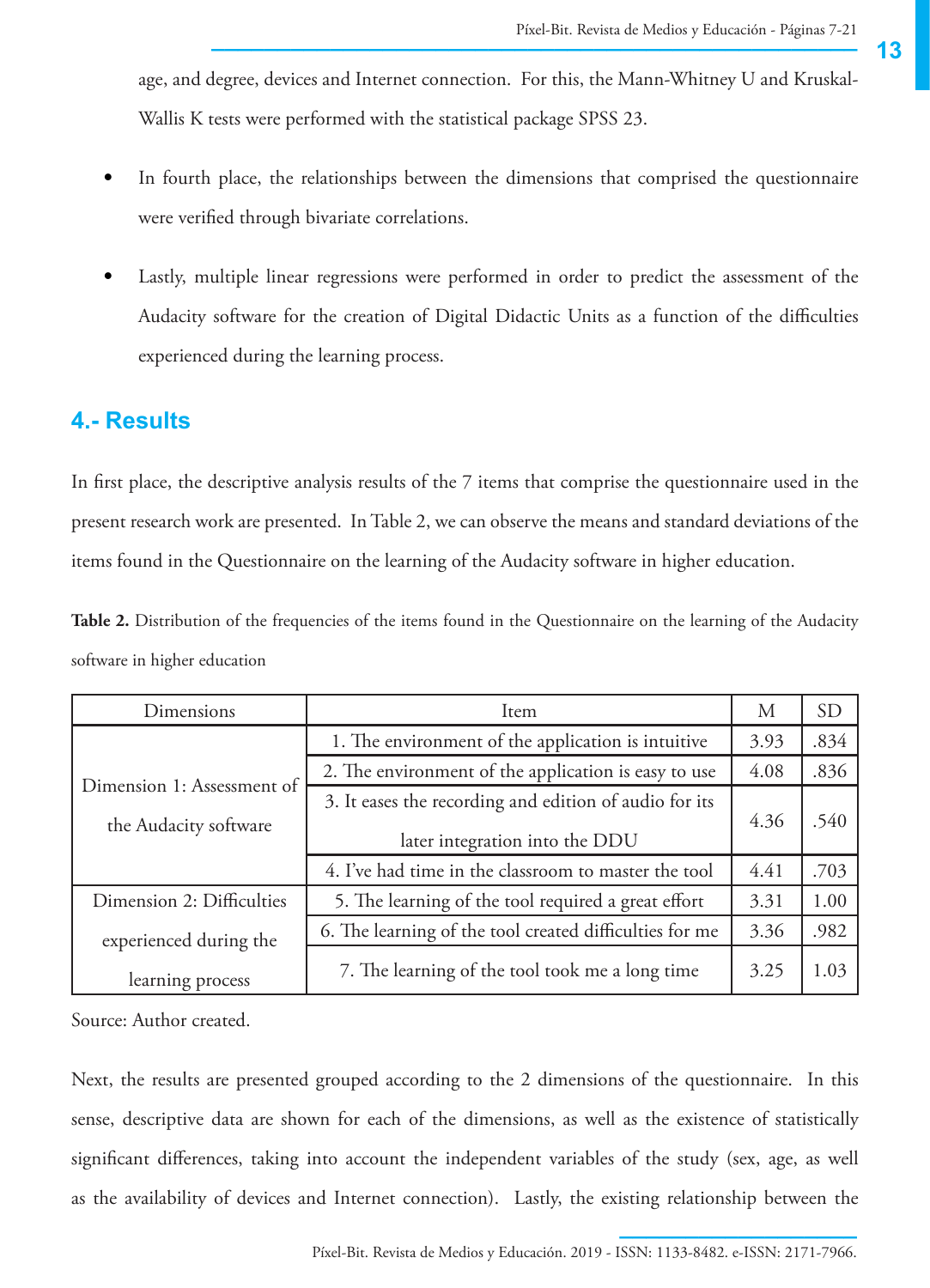dimensions that comprise the questionnaire is shown, as well as the establishment of the predictive model of the assessment of the students with respect to the Audacity software, as a function of the difficulties experienced during the learning process.

#### *Assessment of the Audacity software*

In this dimension, 4 items were grouped that alluded to the opinions of the students as related to the characteristics of the application's environment, its use, how easy it was to use when editing and producing audio content, and how adequate the time for the mastering it was. In the results observed for this dimension, it was observed that the students had an opinion that was partially in disagreement as for the assessment of the Audacity software ( $\mu$  = 4.19;  $\bar{0}$  = .48).

With respect to the differences that could be found due to the sex of the students, the Mann-Whitney U test for independent variables showed that there were no statistically significant differences due to the student's sex. This was also the case for the availability of devices, as well as the connection to the Internet, in the assessment of the Audacity software.

To determine the influence of age on the assessment of the Audacity software, multiple comparisons of means were performed with the Kruskal-Wallis K test. The results showed that there were no statistically significant differences between age and the student's assessment of the Audacity software program.

#### *Difficulties experienced during the learning process*

**\_\_\_\_\_\_\_\_\_\_\_\_\_\_\_\_\_\_**

This dimension was composed by 3 items which gathered the student's opinions related to the difficulties experienced during the learning process, the effort invested in the learning of the program, as well as the time utilized.

The results obtained in this dimension showed that the students were indifferent as respect to the dimension "Difficulties experienced during the process of learning" ( $\mu$  = 3.31;  $\bar{0}$  = 0.89).

On the other hand, the Mann-Whitney U test used to identify the possible differences related to the student's gender and the difficulties experienced during the process of learning showed that there were no statistically significant differences. As for the differences that the availability of devices, as well as the

Píxel-Bit. Revista de Medios y Educación. 2019 - ISSN: 1133-8482. e-ISSN: 2171-7966.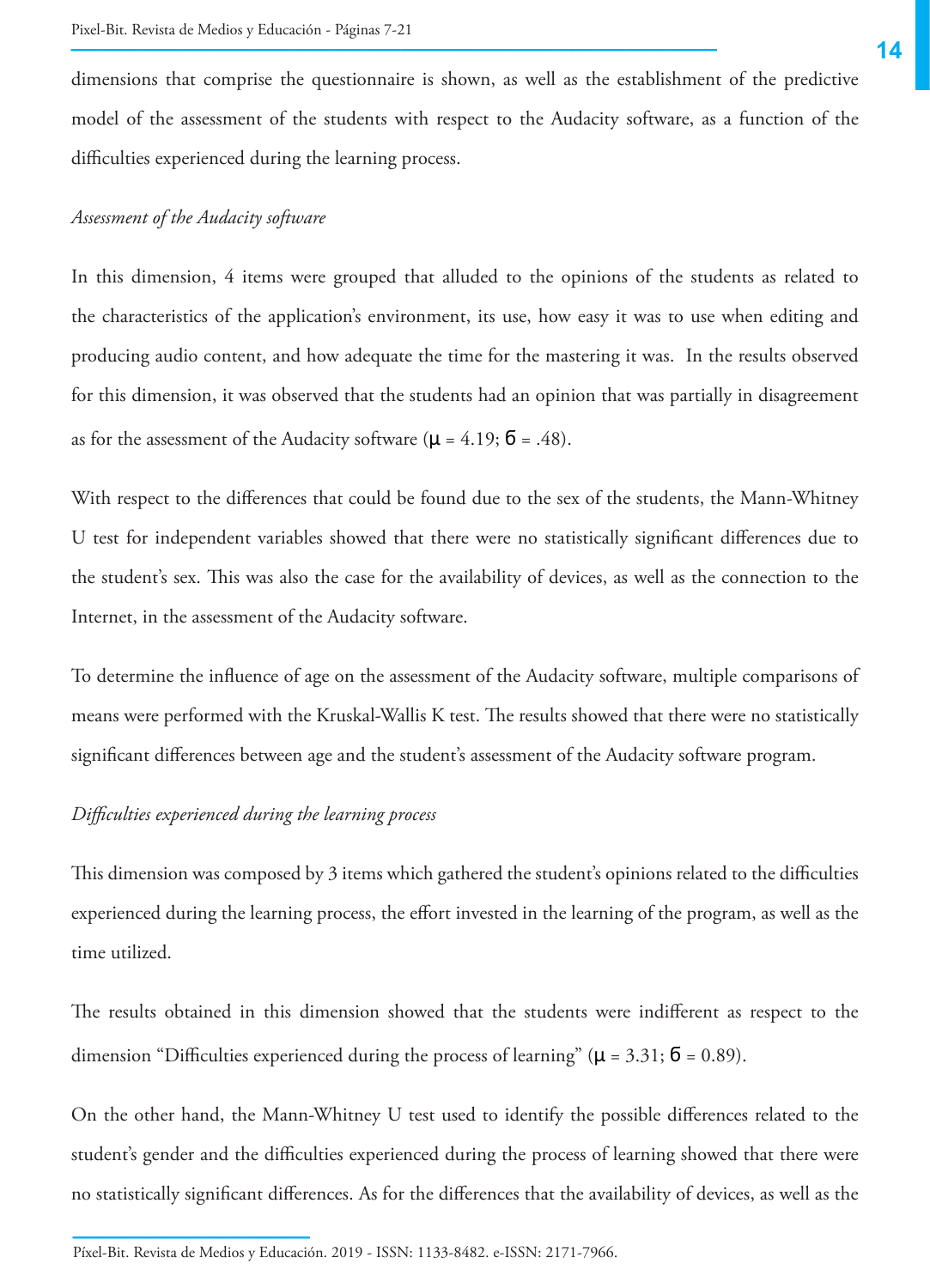connection of the Internet established in relation to the difficulties experienced during the learning, the same test showed that just as the previous dimension, that there were no significant differences in either of the cases.

On the other hand, the analysis of variance conducted with the Kruskal-Wallis K test to verify the existence of significant differences between age and the difficulties found between the process of learning of the Audacity software, showed that there were not statistically significant differences in regards to age.

### *Correlational study*

This section will deal with the correlational study between the 2 dimensions of the questionnaire. The data from the application of Pearson's correlation test, conducted to verify the relationship between the 2 dimensions of the scale, can be found in the following table (see table 3).

| education questionnaire. |  |  |  |
|--------------------------|--|--|--|
|                          |  |  |  |

**Table 3.** Results of the bivariate correlations of the dimensions from the learning of the Audacity software in higher

|                                                       |                       | Audacity | <b>Difficulties</b> |  |  |
|-------------------------------------------------------|-----------------------|----------|---------------------|--|--|
| Audacity                                              | Pearson's correlation |          | $-.164*$            |  |  |
|                                                       | Sig. (2-tailed)       |          | .034                |  |  |
|                                                       | N                     | 168      | 168                 |  |  |
| <b>Difficulties</b>                                   | Pearson's correlation | $-.164*$ |                     |  |  |
|                                                       | Sig. (2-tailed)       | .034     |                     |  |  |
|                                                       | Ν                     | 168      | 168                 |  |  |
| *. The correlation is significant at 0.05 (2-tailed). |                       |          |                     |  |  |

Source: Author created.

As a function of the data obtained, it can be verified that there was a relationship between Dimension 1 (Assessment of the Audacity software) with Dimension 2 (Difficulties experienced during the process of learning) (R=-.164 and p=.034), given the degree of 2-tailed significance at ns=0.05. The relationships between them were low, as shown by Mateo (2004) and Perez, Garcia, Gil & Galan (2009).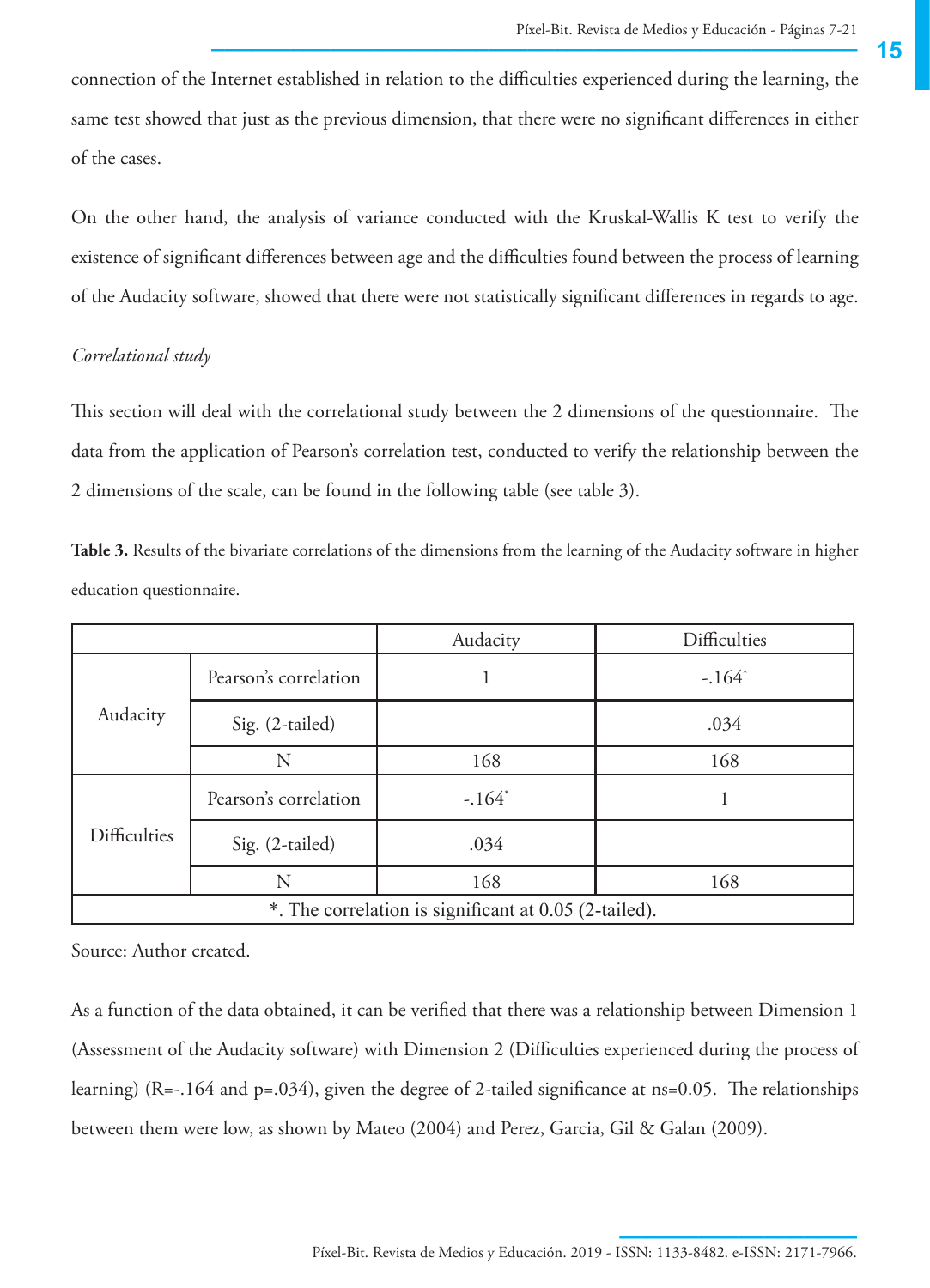*Explanatory models of the assessment of the Audacity software in the edition and production of audio contents as a function of the difficulties experienced during the process of learning.*

Next, the variable "Assessment of the Audacity Software" will tried to be explained as a function of the measurements of the dimension "Difficulties experienced during the process of learning", through multiple regressions (Pardo & Ruiz, 2002), using a step-wise method, in order to observe the predicting variable and its relationship with the criteria variable.

**Table 4.** Coefficients of the regression line for the dependent variable "Assessment of the Audacity software" as a function of the measurements of the dimension "Difficulties experienced during the process of learning".

| Model | Non-standardized                           |          | Standardized | t       | Sig.     | Co-linearity statistics |       |       |
|-------|--------------------------------------------|----------|--------------|---------|----------|-------------------------|-------|-------|
|       | coefficients                               |          | coefficients |         |          |                         |       |       |
|       | B                                          | Standard | Beta         |         |          | Tolerancel              | VIF   |       |
|       |                                            | error    |              |         |          |                         |       |       |
|       | Constant)                                  | 4.491    | .142         |         | 31.609   | .000                    |       |       |
|       | Difficulties                               | $-.089$  | .041         | $-.164$ | $-2.138$ | .034                    | 1.000 | 1.000 |
|       | a. Dependent variable: Assessment Audacity |          |              |         |          |                         |       |       |

Source: Author created.

The results obtained, as shown in table 4, allow us to observe that the dimension "Difficulties experienced during the process of learning" was a predicting factor of the dimension "Assessment of the Audacity Software", as  $\beta = -16$ , t(-27)=-2.13, p<05. Therefore, it is statistically significant, so that the hypothesis of a linear relationship between the difficulties experienced during the process of learning and the assessment of the Audacity software is accepted. However, the value for  $R<sup>2</sup>$  was 0.02, indicating that a low percentage (2%) of the variability of the assessment of this software was explained by the difficulties experienced during the learning of the program.

## **5.- Discussion and conclusions**

**\_\_\_\_\_\_\_\_\_\_\_\_\_\_\_\_\_\_**

The descriptive analysis of the perceptions of the students on learning how to use the Audacity program for the edition and production of audio content, pointed that they perceived the program as being intuitive and comfortable to use, at the same time that it eased the edition and creation of audio content for their later inclusion in the Digital Didactic Units. As for the difficulties experienced during the

Píxel-Bit. Revista de Medios y Educación. 2019 - ISSN: 1133-8482. e-ISSN: 2171-7966.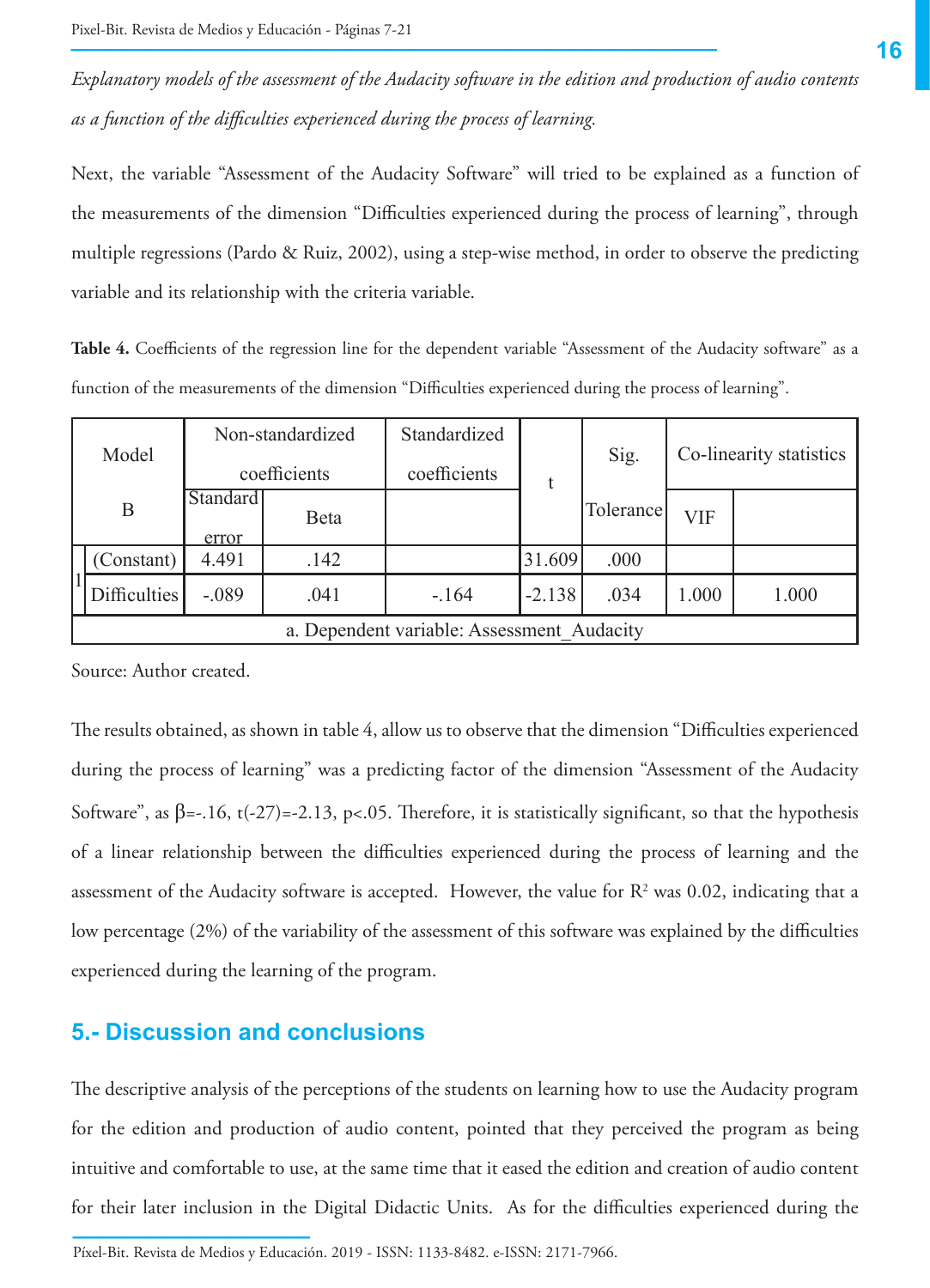process of learning, the students showed an indifferent attitude in regards to the effort, the number of difficulties that appeared during this process, as well as the excessive use of their time for acquiring mastery of the program. In this sense, the data is in agreement with previous studies (Dans & Muñoz, 2016), which pointed to the importance of the perception and assessment that the future teachers have or made on ICT resources, as well as the contributions of the ICT to their future professional practice.

Next, whether or not there were differences in the dimension of the questionnaire in regards to gender, age, and the availability of devices, such as PC, digital tablet or smartphones, as well as an Internet connection was verified. No significant differences were found for the independent variables in both dimensions of the questionnaire. These data have not been contrasted in previous studies, as no studies have been found which studied the differences that could be established due to gender as related to the perceptions of future teachers on the use of the Audacity application. For their part, neither age nor the devices utilized resulted in differences in any of the dimensions studied.

As for the relationship between the dimensions of the questionnaire, a correlation was found for both. Nevertheless, the correlation was low between the difficulties experienced during the process of learning and the student's personal perception of the resource. In research studies conducted in this area, it has been shown that there was a relationship between a positive perception of the ICT and the contribution they provided to learning (Fernandez & Barreira, 2017; Palomares and Garrote, 2010; Roblizo & Cozar, 2015), although their assessment as a function of the difficulties experienced during the process of learning has not been contrasted.

Lastly, the regression analysis indicated that the difficulties experienced in the process of learning on how to use the Audacity software was a predicting factor of the dimension "Assessment of the Audacity software in the creation of audio resources". These data have also not been contrasted in previous studies, as this type of analysis has only just begun to be conducted in studies from the area of Education Sciences.

**\_\_\_\_\_\_\_\_\_\_\_\_\_\_\_\_\_\_** (Castells, 2002; Perrenoud, 2004). Therefore, the effectiveness and efficiency in the processes of teaching-Ultimately, various research studies (Blanco & Anta, 2016) have shown that the integration of the ICT in the area of education is still under way, because, despite the fact that the education centers count with more technological resources over time, in some cases their use is inadequate, as their function is destined towards routine practices, where the technological aspects are prioritized over the educational ones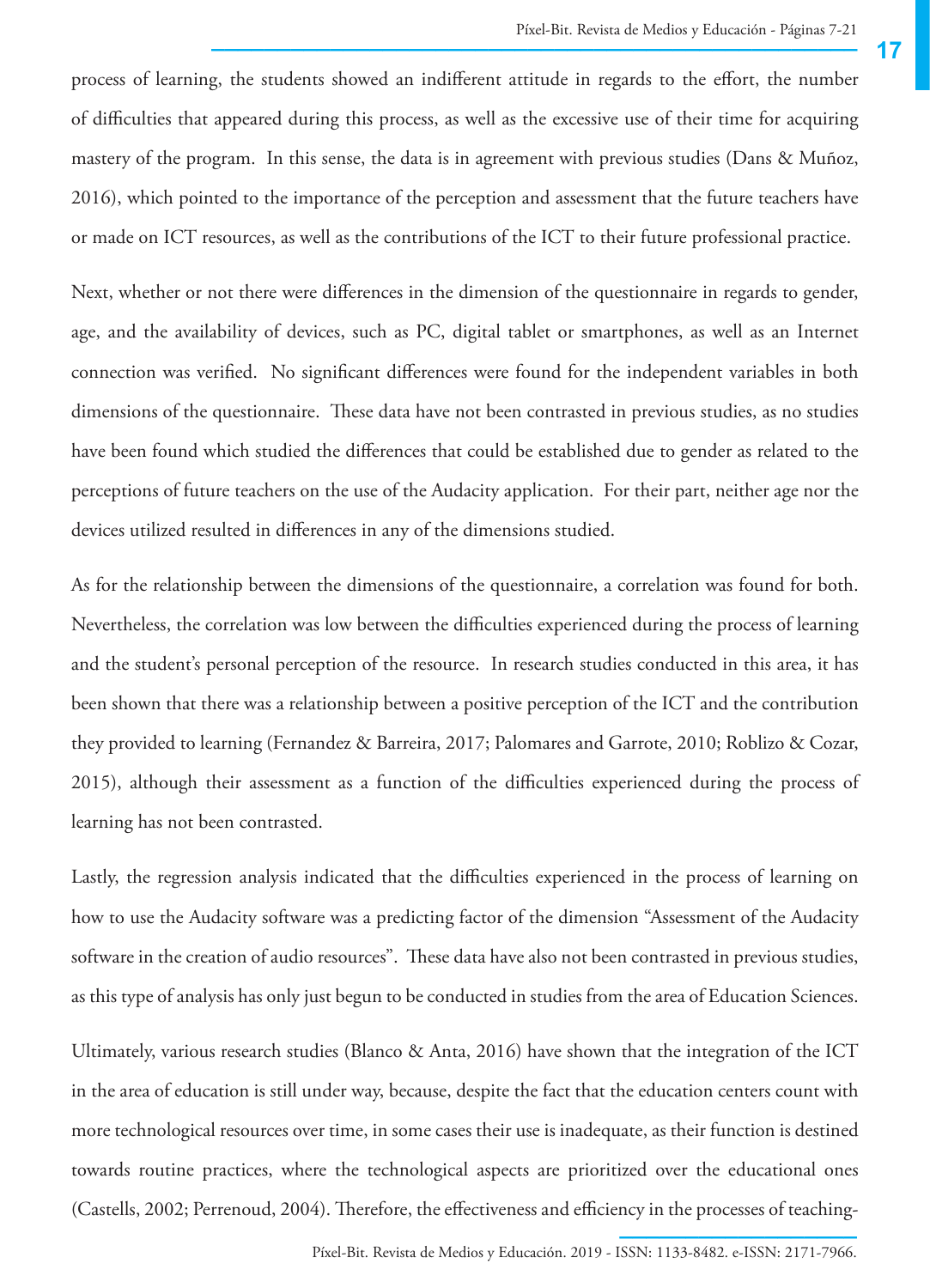learning will depend on the training and abilities possessed by the teachers, which will allow them to interact with the digital resources in the processes of learning, in a more natural manner (Maldonado, 2012). In this sense, it is important that the future teachers become aware about the importance these resources have on the processes of teaching and learning, as they are a magnificent pedagogic innovation which will result in more significant learning of the students (Morales, Ortiz, Trujillo & Raso, 2015). A greater awareness, as well as increased initial and permanent training on ICT of the future teachers can result in a more positive assessment or perception of the contributions to learning of audiovisual resources.

## **Bibliography**

Aldas, J. & Uriel, E. (2017). *Análisis multivariante aplicado* con R. Madrid: Paraninfo.

- Blanco, A. & Anta, P. (2016). La perspectiva de estudiantes en línea sobre los entornos virtuales de aprendizaje en la educación superior. *Innoeduca. International Journal of Technology and Educational Innovation, 2*(2), 109-116.
- Browne, M. W. & Cudeck, R.t (1993). Alternative ways of assessing model fit. In Kenneth A. Bollen & J Scott Long (eds.). *Testing structural equation models,* pp. 136-162. Newsbury Park, CA: Sage.
- Byrne, B. M. (1994). *Structural equation modeling with EQS and EQS/Windows.* Thousand Oaks, CA: Sage Publications.
- Castells, M. (2002). *La era de la información. La sociedad red (*Vol. I). México, D.F: Siglo XXI.
- Cuenca, A. & Lozano, S. (2016). *La enseñanza de la investigación. Diálogo entre la teoría y el oficio del investigador en Trabajo Social.* La Plata: Editorial de la Universidad Nacional de La Plata (EDULP)
- Dans, I. & Muñoz, P. C. (2016). Las redes sociales como motivación para el aprendizaje: opinión de los adolescentes. *Innoeduca. International Journal of Technology and Educational Innovation, 2*(1), 20-28.
- EURYDICE (2011). *Cifras clave sobre el uso de las TIC para el aprendizaje y la innovación en los centros escolares de Europa 2011.* Madrid: Ministerio de Educación.

Píxel-Bit. Revista de Medios y Educación. 2019 - ISSN: 1133-8482. e-ISSN: 2171-7966.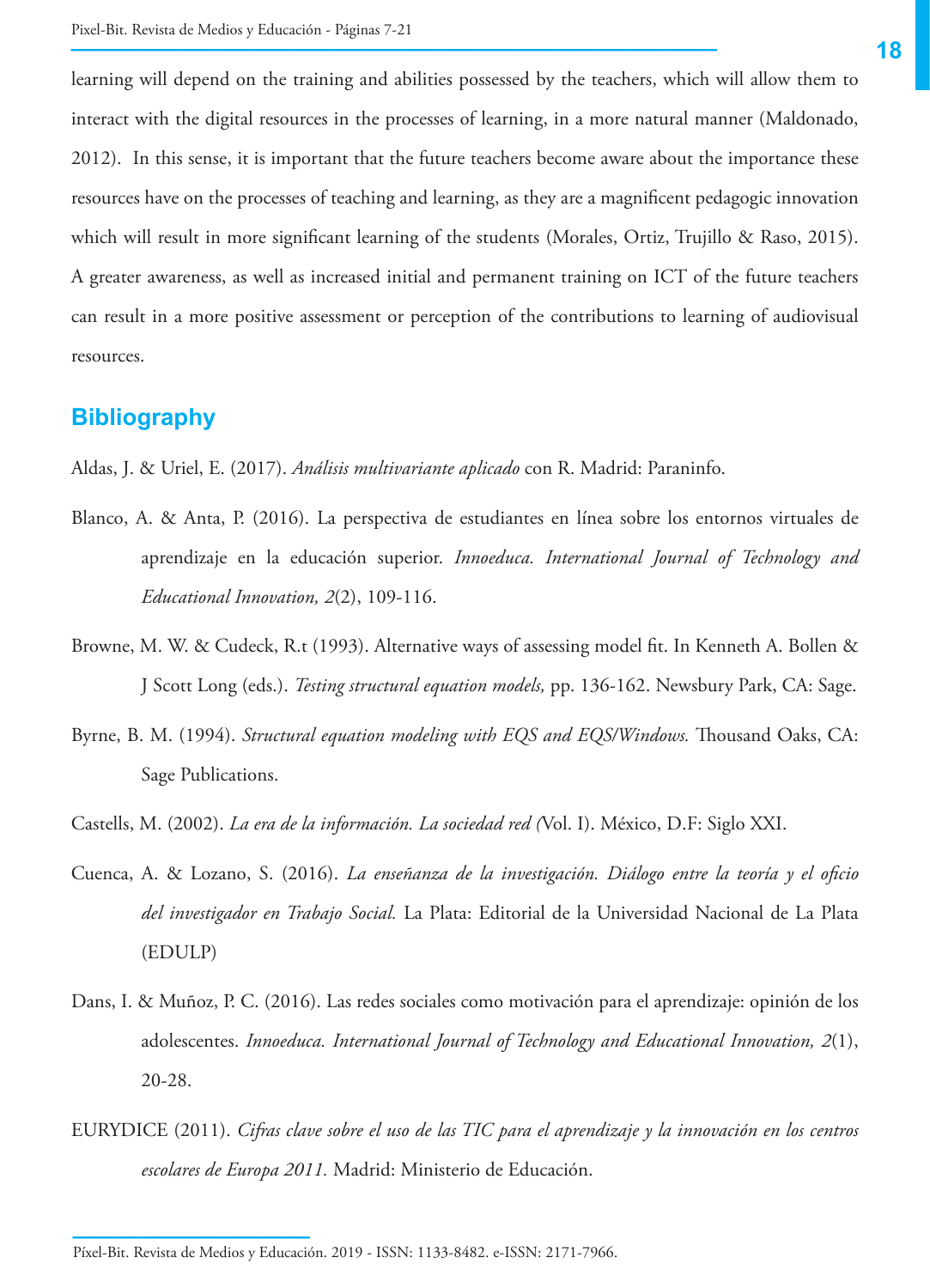- Fernández, A. B. & Barreira, A. (2017). El cortometraje como herramienta innovadora para el alumnado con Altas Capacidades en Educación Primaria. *Innoeduca. International Journal of Technology and Educational Innovation, 3*(1), 28-36.
- Flores, F. (2018). La formación pedagógica y el uso de las tecnologías de la información y comunicación dentro del proceso enseñanza aprendizaje como una propuesta para mejorar su actividad docente. *EDMETIC, Revista de Educación Mediática y TIC, 7*(1),151-173. doi: [https://doi.](https://doi.org/10.21071/edmetic.v7i1.10025) [org/10.21071/edmetic.v7i1.10025](https://doi.org/10.21071/edmetic.v7i1.10025)
- Hu, L. & Bentler, P. M. (1995). Evaluating model fit. In Rick H. Hoyle (ed.). *Structural equation modeling: Concepts, issues, and applications*, pp. 76-99. Thousand Oaks, CA: Sage.

Lorenzo-Seva, U. (2000). The weighted oblimin rotation. *Psychometrika*, *65*, 301-318.

- Lorenzo-Seva, U., Timmerman, M. & Kiers, H. (2011). The Hull method for selecting the number of common factors. *Multivariate Behavioral Research, 46*, 340-364.
- Lorenzo-Seva, U. & Van Ginkel, J. (2016). Multiple Imputation of missing values in exploratory factor analysis of multidimensional scales: estimating latent trait scores. *Anales de Psicología, 32*(2), 596-608.
- Maldonado, G. A. (2012). *Actitudes con respecto al uso de la plataforma tecnológica de teleformación Moodle: El caso de los estudiantes de la Facultad de Ciencias de la Educación.* Recuperado de [http://helvia.](http://helvia.uco.es/xmlui/handle/10396/7194) [uco.es/xmlui/handle/10396/7194](http://helvia.uco.es/xmlui/handle/10396/7194)
- Manzano, A. & Zamora, S. (2009). *Sistema de ecuaciones estructurales: una herramienta de investigación. Cuaderno técnico 4*. México: CENEVAL.
- Marín, V. & Romero, M. A. (2009). La formación docente universitaria a través de las TICs. *Pixel-Bit. Revista de Medios y Educación, 35*, 97-103.
- Mateo, A. J. (2004). La investigación 'ex post-facto'. En Rafael Bisquerra (coord.). *Metodología de investigación educativa*, pp. 196-230. Madrid: La Muralla.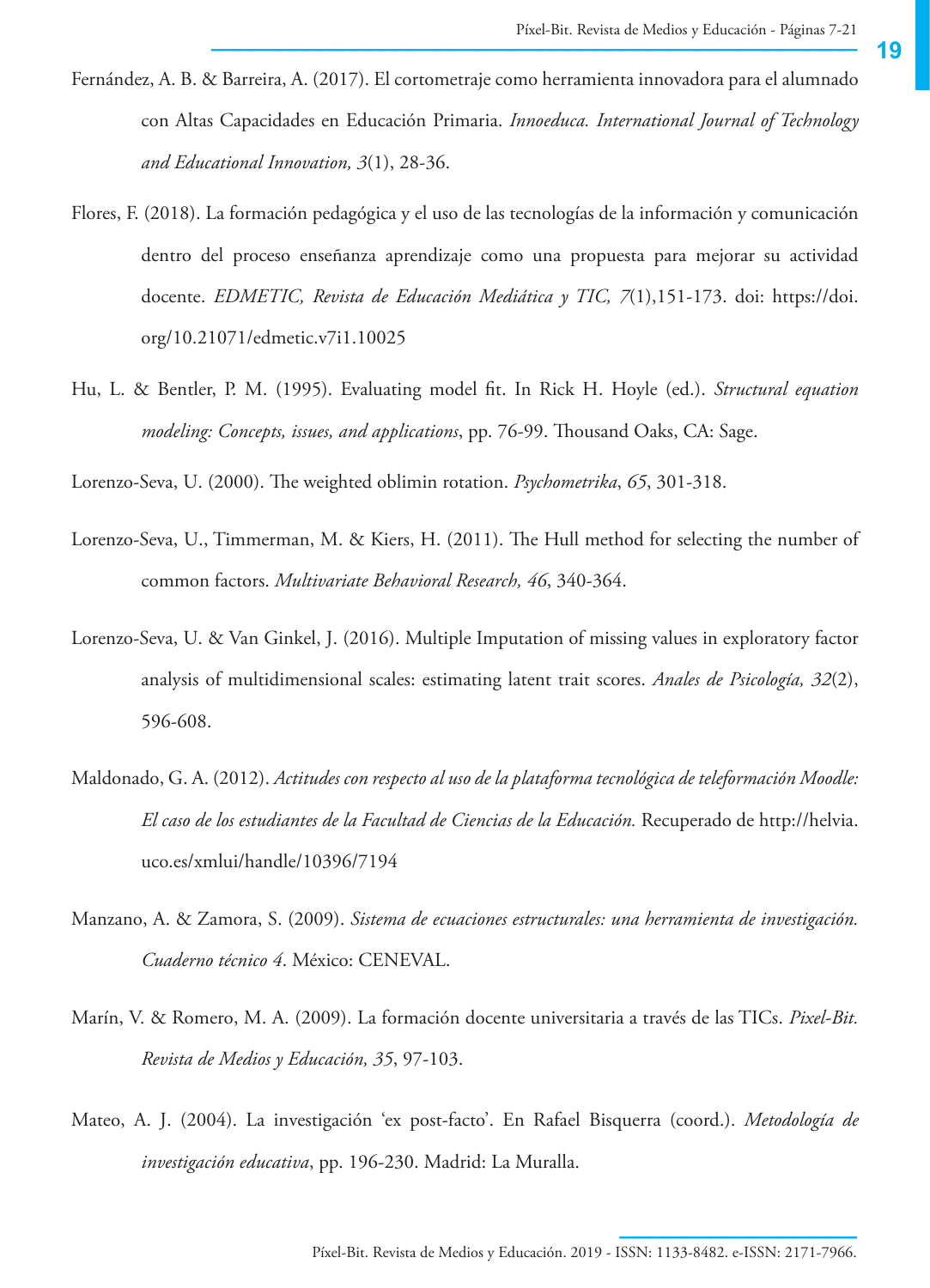- Merino-Soto, C. (2016). Diferencias entre coeficientes alfa de Cronbach, con muestras y partes pequeñas: Un programa VB. *Anales de Psicología, 32*(2), 587-588.
- Morales, M., Ortiz, A. M., Trujillo, J. M. & Raso, F. (2015). Percepción del alumnado universitario acerca del uso e integración de las TIC en el proceso educativo de la Facultad de Educación de Granada. *Innoeduca. International Journal of Technology and Educational Innovation, 1*(2), 57-68.
- Muñoz, J. M., Rubio, S., Adamuz, N. & Jiménez, N. (2016). *TIC y recursos mediáticos en el aula de primaria.* Madrid: Paraninfo.
- Palomares, A. & Garrote, D. (2010). Competencias básicas y nuevo modelo de evaluación. En M. Marín (coord.). *Evaluación de competencias en los nuevos grados,* pp. 147-151. Ciudad-Real: Universidad de Castilla-La Mancha.
- Pardo, A. & Ruiz, M. (2002). *SPSS 11: Guía para el análisis de datos.* Madrid: McGraw-Hill.
- Pérez, R., García, J. L., Gil, J. A. & Galán, A. (2009). *Estadística aplicada a la Educación*. Madrid: Pearson Prentice Hall.
- Perrenoud, P. (2004). *Diez nuevas competencias para enseñar.* Barcelona: Grao.
- Quirós, E. (2009). Recursos didácticos digitales: medios innovadores para el trabajo colaborativo. *Revista Electrónica Educare, 13(*2), 47-62.
- Roblizo, M. & Cózar, R. (2015). Usos y competencias en TIC en los futuros maestros de Educación Infantil y Primaria: hacia una alfabetización tecnológica real para docentes. *Pixel Bit. Revista de Medios y Educación, 47*, 23-39.
- Schumacker, R. E & Lomax, R. G. (2004). *A beginner's guide to structural equation modeling,* Second edition. Mahwah, NJ: Lawrence Erlbaum Associates.
- Segovia, B. & Pavón, C. (2017). Creación audiovisual para comprender Europa en Educación Secundaria. Aportaciones desde un proyecto Erasmus+. *EDMETIC, Revista de Educación Mediática y TIC, 6*(2), 10-24. doi: <https://doi.org/10.21071/edmetic.v6i2.5790>

Píxel-Bit. Revista de Medios y Educación. 2019 - ISSN: 1133-8482. e-ISSN: 2171-7966.